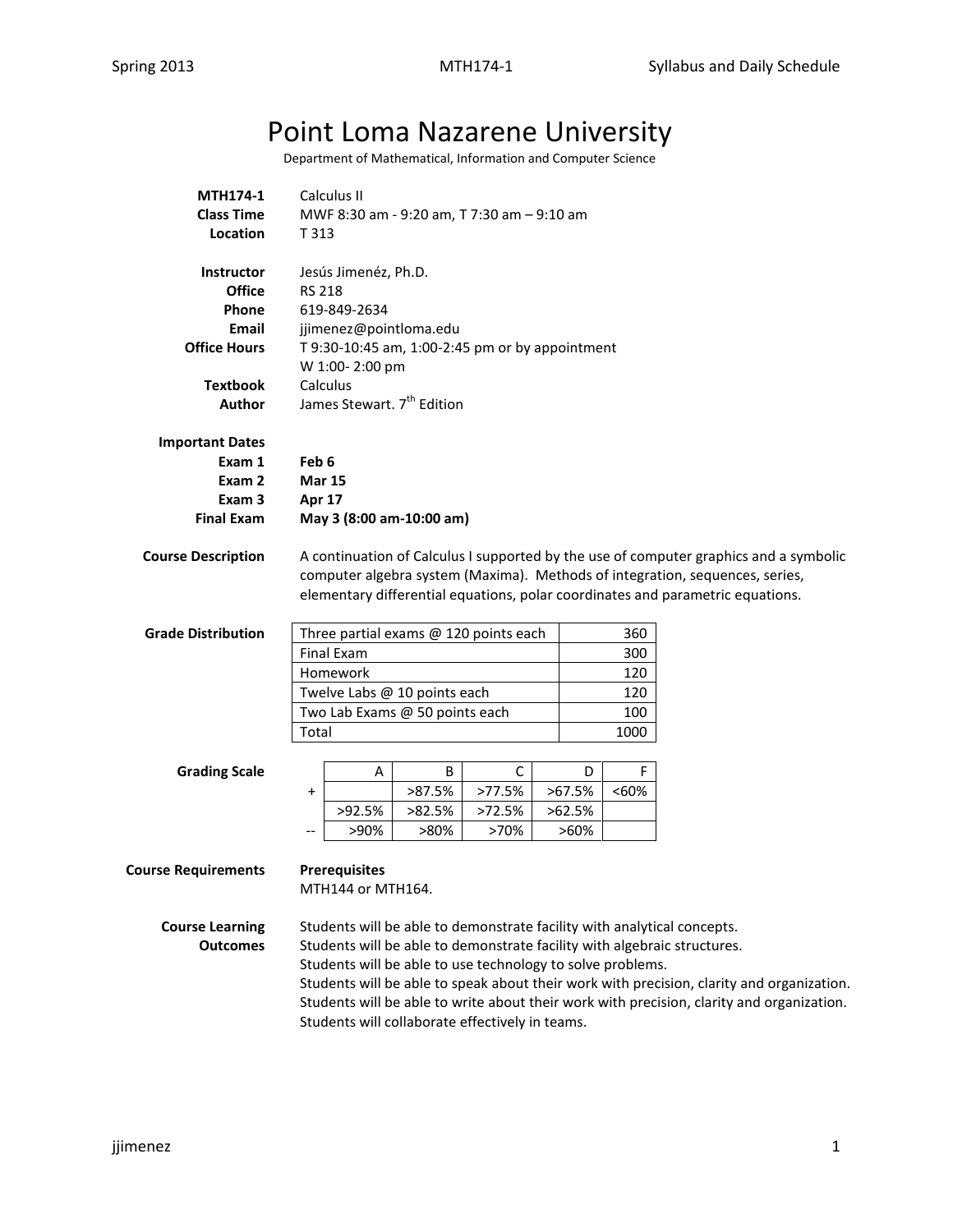| <b>Academic Honesty</b><br><b>PLNU catalog</b> | The Point Loma Nazarene University community holds the highest standards of honesty<br>and integrity in all aspects of university life. Academic honesty and integrity are strong<br>values among faculty and students alike. Any violation of the university's commitment is<br>a serious affront to the very nature of Point Loma's mission and purpose.                                                                                                                                                                                                                                                                                                                                                                                                                                                                                                                                                                                                                                                                                                                                                                                                                                                                                            |  |  |  |  |  |
|------------------------------------------------|-------------------------------------------------------------------------------------------------------------------------------------------------------------------------------------------------------------------------------------------------------------------------------------------------------------------------------------------------------------------------------------------------------------------------------------------------------------------------------------------------------------------------------------------------------------------------------------------------------------------------------------------------------------------------------------------------------------------------------------------------------------------------------------------------------------------------------------------------------------------------------------------------------------------------------------------------------------------------------------------------------------------------------------------------------------------------------------------------------------------------------------------------------------------------------------------------------------------------------------------------------|--|--|--|--|--|
|                                                | Academic dishonesty is the act of presenting information, ideas, and/or concepts as<br>one's own when in reality they are the results of another person's creativity and effort.<br>Such acts include plagiarism, copying of class assignments, and copying or other<br>fraudulent behavior on examinations. For more details on PLNU's policy go to:<br>http://www.pointloma.edu/experience/academics/catalogs/undergraduate-<br>catalog/point-loma-education/academic-policies                                                                                                                                                                                                                                                                                                                                                                                                                                                                                                                                                                                                                                                                                                                                                                      |  |  |  |  |  |
|                                                | A student who is caught cheating on any item of work will receive a zero on that item<br>and may receive an "F" for the semester. See the PLNU Catalog for a further<br>explanation of the PLNU procedures for academic dishonesty.                                                                                                                                                                                                                                                                                                                                                                                                                                                                                                                                                                                                                                                                                                                                                                                                                                                                                                                                                                                                                   |  |  |  |  |  |
| <b>Attendance</b><br><b>PLNU catalog</b>       | Attendance is expected at each class session. In the event of an absence you are<br>responsible for the material covered in class and the assignments given that day.<br>Regular and punctual attendance at all classes in which a student is registered is<br>considered essential to optimum academic achievement. Therefore, regular attendance<br>and participation in each course are minimal requirements to be met. There are no<br>allowed or excused absences except when absences are necessitated by certain<br>university-sponsored activities and are approved in writing by the Provost. Whenever<br>the number of accumulated absences in a class, for any cause, exceeds ten percent of<br>the total number of class meetings, the faculty member has the option of filing a written<br>report to the Vice Provost for Academic Administration which may result in de-<br>enrollment, pending any resolution of the excessive absences between the faculty<br>member and the studentIf the date of de-enrollment is past the last date to withdraw<br>from a class, the student will be assigned a grade of W or WF (no grade). There are no<br>refunds for courses where a de-enrollment was processed." (see catalog for full text) |  |  |  |  |  |
| <b>Class Enrollment</b>                        | It is the student's responsibility to maintain his/her class schedule. Should the need<br>arise to drop this course (personal emergencies, poor performance, etc.), the student<br>has the responsibility to follow through (provided the drop date meets the stated<br>calendar deadline established by the university), not the instructor. Simply ceasing to<br>attend this course or failing to follow through to arrange for a change of registration<br>(drop/add) may easily result in a grade of F on the official transcript.                                                                                                                                                                                                                                                                                                                                                                                                                                                                                                                                                                                                                                                                                                                |  |  |  |  |  |
| Homework                                       | Homework will be assigned during the week and it will be collected the following<br>Wednesday. No late homework will be accepted. However, the two lowest scored<br>assignments will be dropped from the computation of the course grade.                                                                                                                                                                                                                                                                                                                                                                                                                                                                                                                                                                                                                                                                                                                                                                                                                                                                                                                                                                                                             |  |  |  |  |  |
| <b>Final Exam</b><br><b>Date and Time</b>      | The Final Exam is a COMPREHENSIVE examination.<br>The final exam date and time is set by the university at the beginning of the semester<br>and may not be changed by the instructor. Only in the case that a student is required to<br>take three exams during the same day of finals week is an instructor authorized to<br>change the exam date and time for that particular student.                                                                                                                                                                                                                                                                                                                                                                                                                                                                                                                                                                                                                                                                                                                                                                                                                                                              |  |  |  |  |  |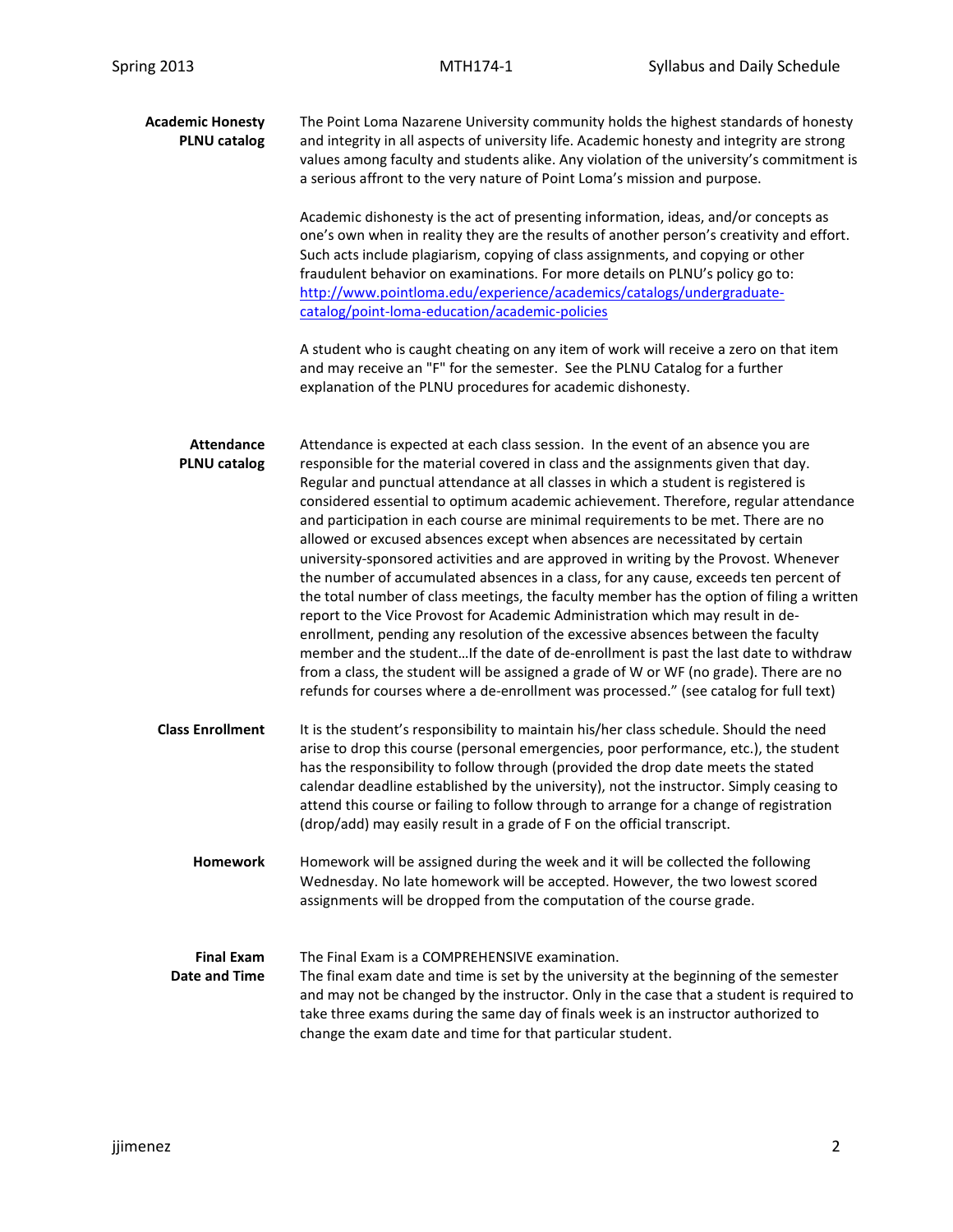| <b>Resources</b>                             |                                                                                                                                                                                                                                                                                                                                                                                                                                                                                                                                                                                                                                                                                                                                                                                                                                                                                                                                                                                                                                                                                                                                                                       |
|----------------------------------------------|-----------------------------------------------------------------------------------------------------------------------------------------------------------------------------------------------------------------------------------------------------------------------------------------------------------------------------------------------------------------------------------------------------------------------------------------------------------------------------------------------------------------------------------------------------------------------------------------------------------------------------------------------------------------------------------------------------------------------------------------------------------------------------------------------------------------------------------------------------------------------------------------------------------------------------------------------------------------------------------------------------------------------------------------------------------------------------------------------------------------------------------------------------------------------|
| Library                                      |                                                                                                                                                                                                                                                                                                                                                                                                                                                                                                                                                                                                                                                                                                                                                                                                                                                                                                                                                                                                                                                                                                                                                                       |
| <b>Tutorial Center</b>                       | The tutorial center (located in the Bond Academic Center) may have tutors that can help<br>you clarify questions you may have regarding material covered in class or about the<br>homework.                                                                                                                                                                                                                                                                                                                                                                                                                                                                                                                                                                                                                                                                                                                                                                                                                                                                                                                                                                           |
| <b>Mathematics</b><br><b>Learning Center</b> | The Mathematics Learning Center (located on the second floor of Rohr Science) may<br>have tutors that can help you clarify questions you may have regarding material covered<br>in class or about the homework. Check with department assistant for the schedule.                                                                                                                                                                                                                                                                                                                                                                                                                                                                                                                                                                                                                                                                                                                                                                                                                                                                                                     |
| <b>Academic</b><br><b>Accommodations</b>     | While all students are expected to meet the minimum academic standards for<br>completion of this course as established by the instructor, students with disabilities may<br>require academic accommodations. At Point Loma Nazarene University, students<br>requesting academic accommodations must file documentation with the Disability<br>Resource Center (DRC), located in the Bond Academic Center. Once the student files<br>documentation, the Disability Resource Center will contact the student's instructors and<br>provide written recommendations for reasonable and appropriate accommodations to<br>meet the individual needs of the student. This policy assists the university in its<br>commitment to full compliance with Section 504 of the Rehabilitation Act of 1973, the<br>Americans with Disabilities (ADA) Act of 1990, and ADA Amendments Act of 2008, all of<br>which prohibit discrimination against students with disabilities and guarantees all<br>qualified students equal access to and benefits of PLNU programs and activities.<br>ومستموناه الماسمام ومستلفظه ومسموموهم اموموسيتموس واستحمانا توامعناه ومستوسمها والشيب مفسومات |

Students with learning disabilities who may need accommodations should discuss options with the instructor during the first two weeks of class.

| Pany Juliuwiu |                |                             |                  |      |                      |  |  |
|---------------|----------------|-----------------------------|------------------|------|----------------------|--|--|
|               | Week           | Section                     |                  | Week | Section              |  |  |
| Jan 8         | $\mathbf{1}$   | 6.1                         | Mar 4            | 9    | <b>Spring Break</b>  |  |  |
| Jan 9         |                | 6.2                         | Mar <sub>6</sub> |      | <b>Spring Break</b>  |  |  |
| Jan 11        |                | 6.3                         | Mar 8            |      | <b>Spring Break</b>  |  |  |
| Jan 14        | $\overline{2}$ | 6.4                         | Mar 11           | 10   | 9.6                  |  |  |
| Jan 16        |                | 6.5                         | Mar 13           |      | 10.1                 |  |  |
| Jan 18        |                | 6.6                         | <b>Mar 15</b>    |      | Exam 2               |  |  |
| Jan 21        | $\overline{3}$ | <b>MLK day (no Classes)</b> | Mar 18           | 11   | 10.2                 |  |  |
| <b>Jan 23</b> |                | 6.7                         | Mar 20           |      | 10.3                 |  |  |
| <b>Jan 25</b> |                | 6.8                         | Mar 22           |      | 10.4                 |  |  |
| <b>Jan 28</b> | 4              | 7.1                         | Mar 25           | 12   | 10.4                 |  |  |
| <b>Jan 30</b> |                | 7.2                         | Mar 27           |      | 11.1                 |  |  |
| Feb 1         |                | 7.3                         | Mar 29           |      | <b>Easter Recess</b> |  |  |
| Feb 4         | 5              | 7.4                         | Apr 1            | 13   | <b>Easter Recess</b> |  |  |
| Feb 6         |                | Exam 1                      | Apr 3            |      | 11.2                 |  |  |
| Feb 8         |                | 7.7                         | Apr 5            |      | 11.3                 |  |  |
| Feb 11        | 6              | 8.1                         | Apr 8            | 14   | 11.4                 |  |  |
| Feb 13        |                | 8.2                         | Apr 10           |      | 11.5                 |  |  |
| Feb 15        |                | 8.3                         | Apr 12           |      | 11.6                 |  |  |
| Feb 18        | $\overline{7}$ | 8.4                         | Apr 15           | 15   | 11.7                 |  |  |
| Feb 20        |                | 9.1                         | Apr 17           |      | Exam 3               |  |  |

## **Daily Schedule**